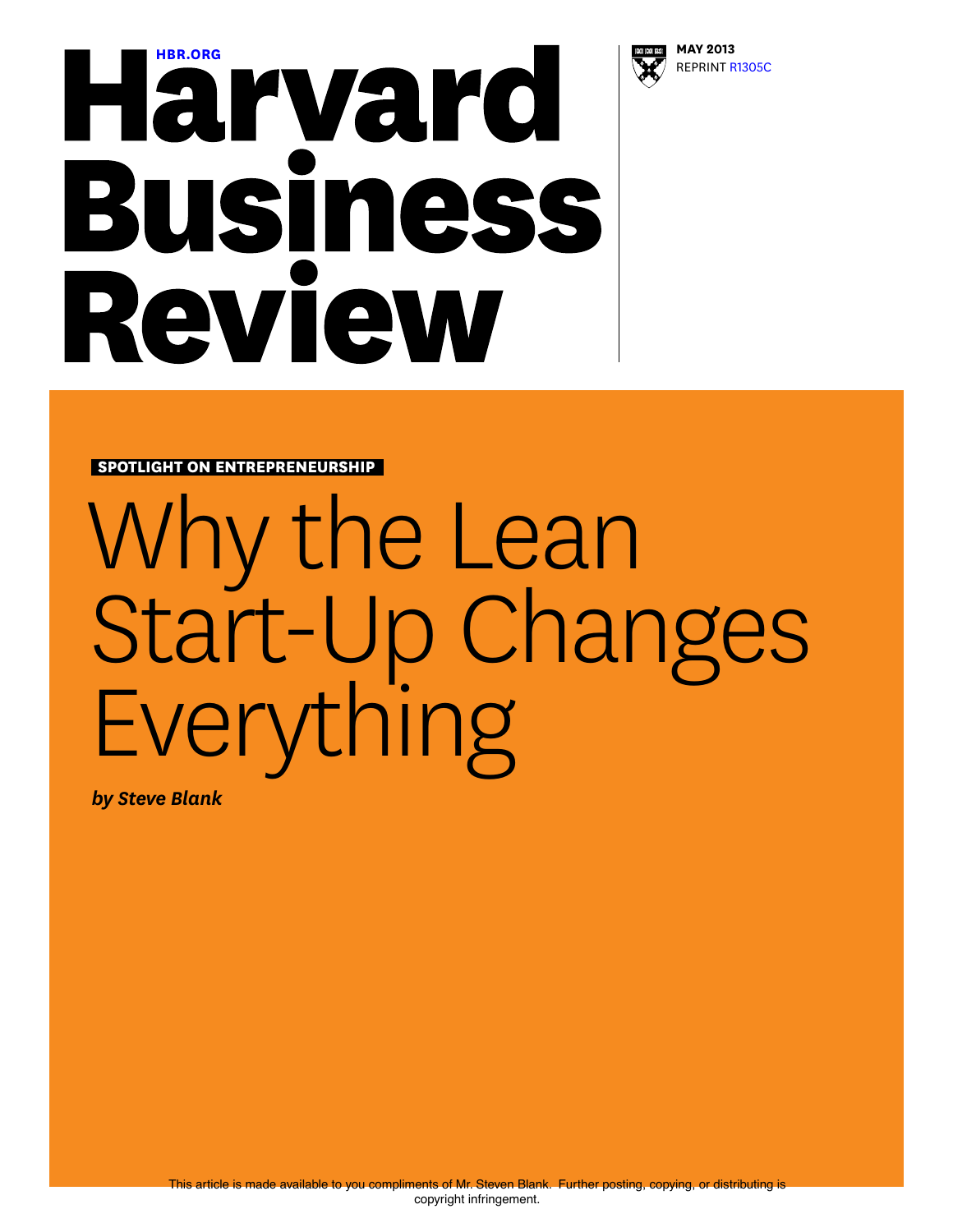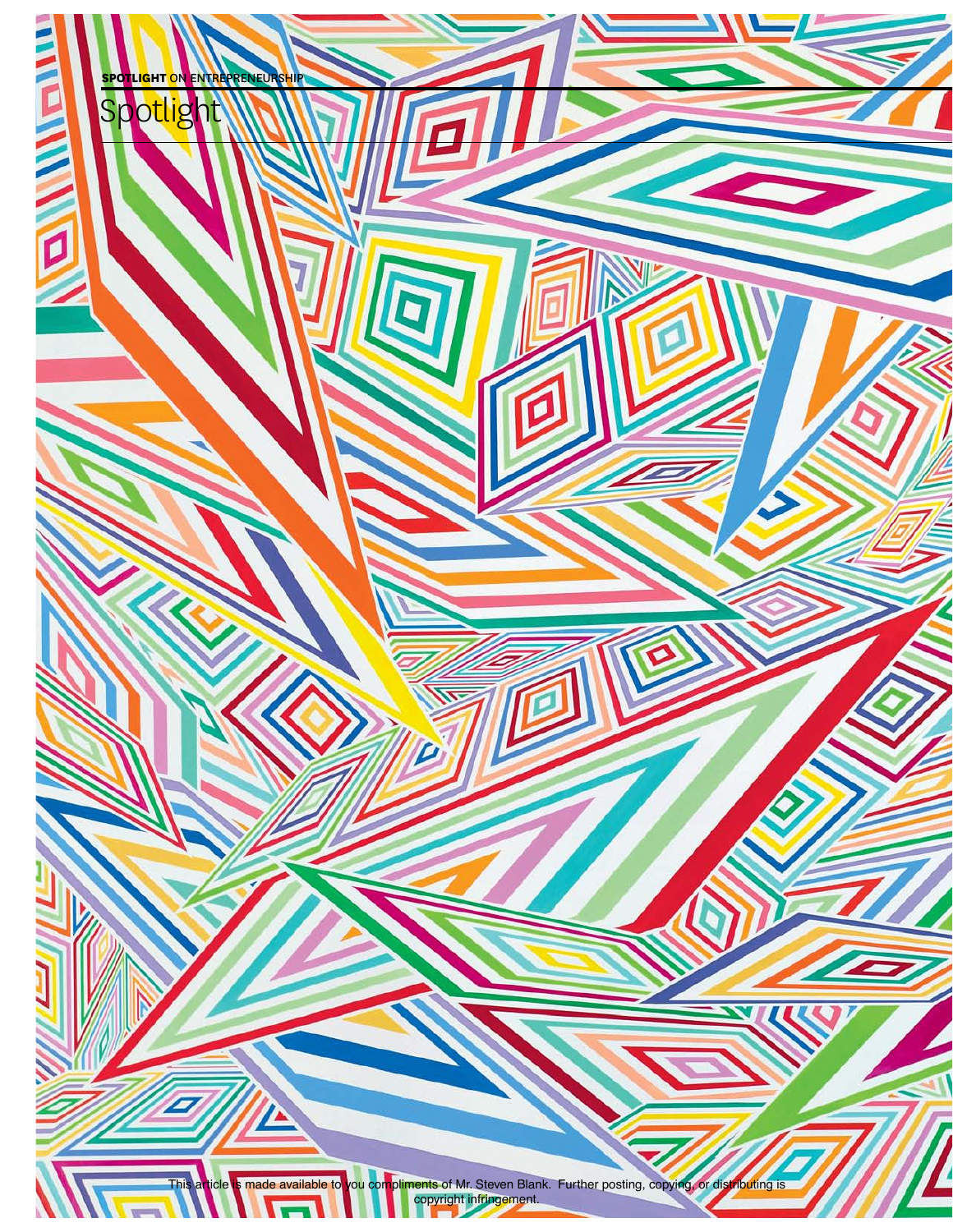

FOR ARTICLE REPRINTS CALL 800-988-0886 OR 617-783-7500, OR VISIT **[HBR.ORG](http://hbr.org)**

**Steve Blank** is a consulting associate professor at Stanford University and a lecturer and National Science Foundation principal investigator at the University of California at Berkeley and Columbia University. He has participated in eight high-tech start-ups as either a cofounder or an early employee.

**ARTWORK Sara Hughes,** *Download*, 2005 Acrylic on linen, 1.5 m x 1.5 m Wallace Trust Collection

**Why the Lean Start-Up Changes Everything**

*by Steve Blank*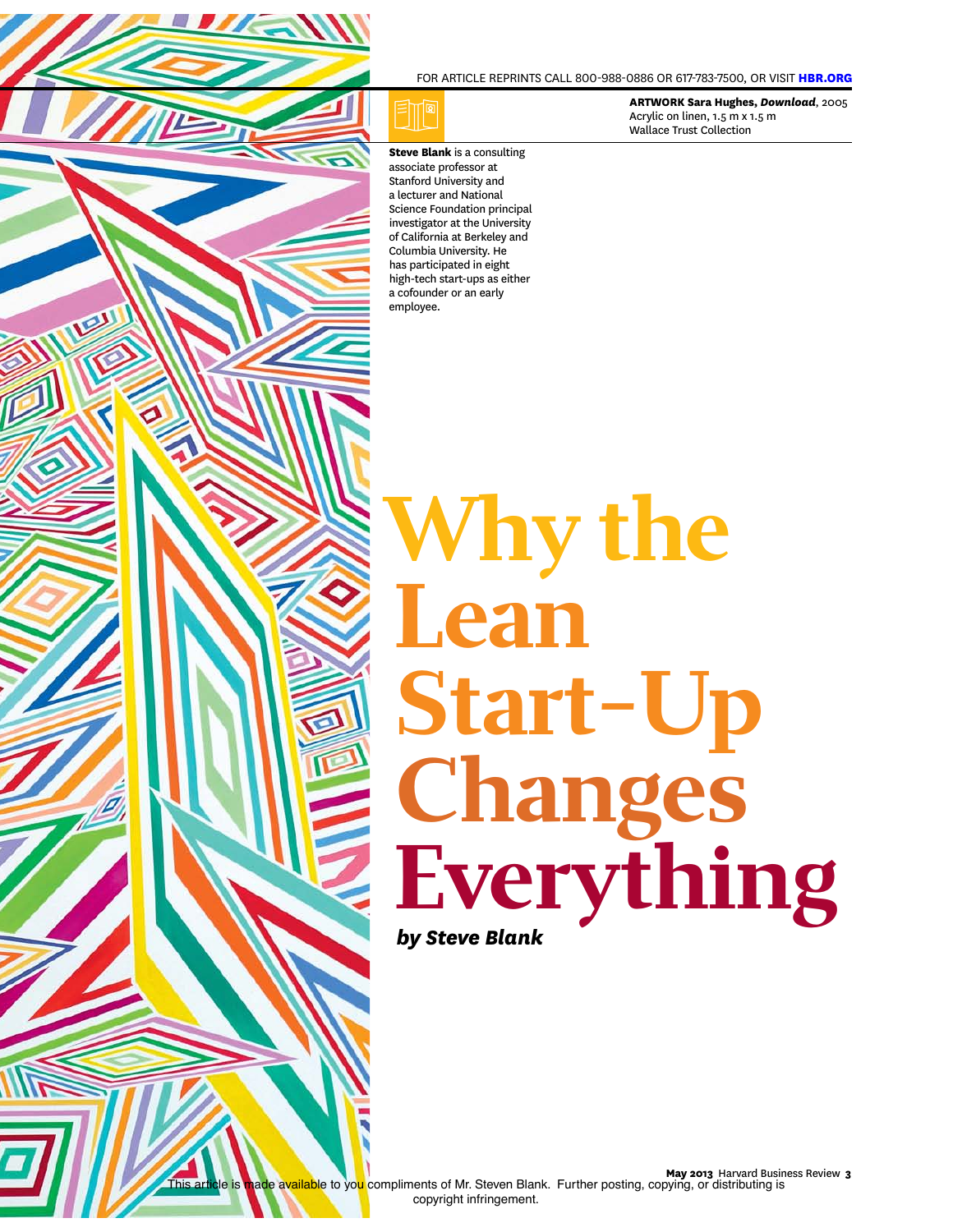

aunching a new enterprise whether it's a tech start-up, a small business, or an initiative within a large corporation has always been a hit-or-miss proposition. According to the decades-old formula, you write a business plan, pitch it to investors, assemble a team, introduce a product, and start

selling as hard as you can. And somewhere in this sequence of events, you'll probably suffer a fatal setback. The odds are not with you: As new research by Harvard Business School's Shikhar Ghosh shows, 75% of all start-ups fail.

But recently an important countervailing force has emerged, one that can make the process of starting a company less risky. It's a methodology called the "lean start-up," and it favors experimentation over elaborate planning, customer feedback over intuition, and iterative design over traditional "big design up front" development. Although the methodology is just a few years old, its concepts—such

as "minimum viable product" and "pivoting"—have quickly taken root in the start-up world, and business schools have already begun adapting their curricula to teach them.

The lean start-up movement hasn't gone totally mainstream, however, and we have yet to feel its full impact. In many ways it is roughly where the big data movement was five years ago—consisting mainly of a buzzword that's not yet widely understood, whose implications companies are just beginning to grasp. But as its practices spread, they're turning the conventional wisdom about entrepreneurship on its head. New ventures of all kinds are attempting to improve their chances of success by following its principles of failing fast and continually learning. And despite the methodology's name, in the long term some of its biggest payoffs may be gained by the large companies that embrace it.

In this article I'll offer a brief overview of lean start-up techniques and how they've evolved. Most important, I'll explain how, in combination with other business trends, they could ignite a new entrepreneurial economy.

| <b>Sketch Out Your Hypotheses</b>                                                                                                                                                                           |                                                                                                                                                                             |                                                                                                                                                                                                                                                                                                         |                                                                                                                                                                                                                                                                                                                          |                                                                                                                                                           |                                                                                                                                                                                                                                                                                                                                                                                                                                                                          |                                                                                                                        |
|-------------------------------------------------------------------------------------------------------------------------------------------------------------------------------------------------------------|-----------------------------------------------------------------------------------------------------------------------------------------------------------------------------|---------------------------------------------------------------------------------------------------------------------------------------------------------------------------------------------------------------------------------------------------------------------------------------------------------|--------------------------------------------------------------------------------------------------------------------------------------------------------------------------------------------------------------------------------------------------------------------------------------------------------------------------|-----------------------------------------------------------------------------------------------------------------------------------------------------------|--------------------------------------------------------------------------------------------------------------------------------------------------------------------------------------------------------------------------------------------------------------------------------------------------------------------------------------------------------------------------------------------------------------------------------------------------------------------------|------------------------------------------------------------------------------------------------------------------------|
| The business                                                                                                                                                                                                | <b>KEY PARTNERS</b>                                                                                                                                                         | <b>KEY ACTIVITIES</b>                                                                                                                                                                                                                                                                                   |                                                                                                                                                                                                                                                                                                                          |                                                                                                                                                           | <b>CUSTOMER</b><br><b>RELATIONSHIPS</b>                                                                                                                                                                                                                                                                                                                                                                                                                                  | <b>CUSTOMER</b><br><b>SEGMENTS</b>                                                                                     |
| model canvas lets<br>you look at all nine<br>building blocks of<br>your business on<br>one page. Each<br>component of the<br>business model<br>contains a series<br>of hypotheses that<br>you need to test. | Who are our key partners?<br>Who are our key<br>suppliers?<br>Which key resources are<br>we acquiring from our<br>partners?<br>Which key activities do<br>partners perform? | What key activities do our<br>value propositions require?<br>Our distribution channels?<br>Customer relationships?<br>Revenue streams?<br><b>KEY RESOURCES</b><br>What key resources do our<br>value propositions require?<br>Our distribution channels?<br>Customer relationships?<br>Revenue streams? | <b>VALUE PROPOSITIONS</b><br>What value do we deliver to the<br>customer?<br>Which one of our customers'<br>problems are we helping to<br>solve?<br>What bundles of products and<br>services are we offering to each<br>segment?<br>Which customer needs are we<br>satisfying?<br>What is the minimum viable<br>product? |                                                                                                                                                           | How do we get, keep, and grow<br>customers?<br>Which customer relationships<br>have we established?<br>How are they integrated with<br>the rest of our business model?<br>How costly are they?<br><b>CHANNELS</b><br>Through which channels do our<br>customer segments want to be<br>reached?<br>How do other companies reach<br>them now?<br>Which ones work best?<br>Which ones are most<br>cost-efficient?<br>How are we integrating them<br>with customer routines? | For whom are we<br>creating value?<br>Who are our most<br>important customers?<br>What are the customer<br>archetypes? |
| <b>COST STRUCTURE</b>                                                                                                                                                                                       |                                                                                                                                                                             |                                                                                                                                                                                                                                                                                                         |                                                                                                                                                                                                                                                                                                                          | <b>REVENUE STREAMS</b>                                                                                                                                    |                                                                                                                                                                                                                                                                                                                                                                                                                                                                          |                                                                                                                        |
|                                                                                                                                                                                                             | What are the most important costs inherent to our business model?<br>Which key resources are most expensive?<br>Which key activities are most expensive?                    |                                                                                                                                                                                                                                                                                                         |                                                                                                                                                                                                                                                                                                                          | For what value are our customers really willing to pay?<br>For what do they currently pay?<br>What is the revenue model?<br>What are the pricing tactics? |                                                                                                                                                                                                                                                                                                                                                                                                                                                                          |                                                                                                                        |

#### **4** Harvard Business Review **May 2013**

COPYRIGHT © 2013 HARVARD BUSINESS SCHOOL PUBLISHING CORPORATION. ALL RIGHTS RESERVED.

This article is made available to you compliments of Mr. Steven Blank. Further posting, copying, or distributing is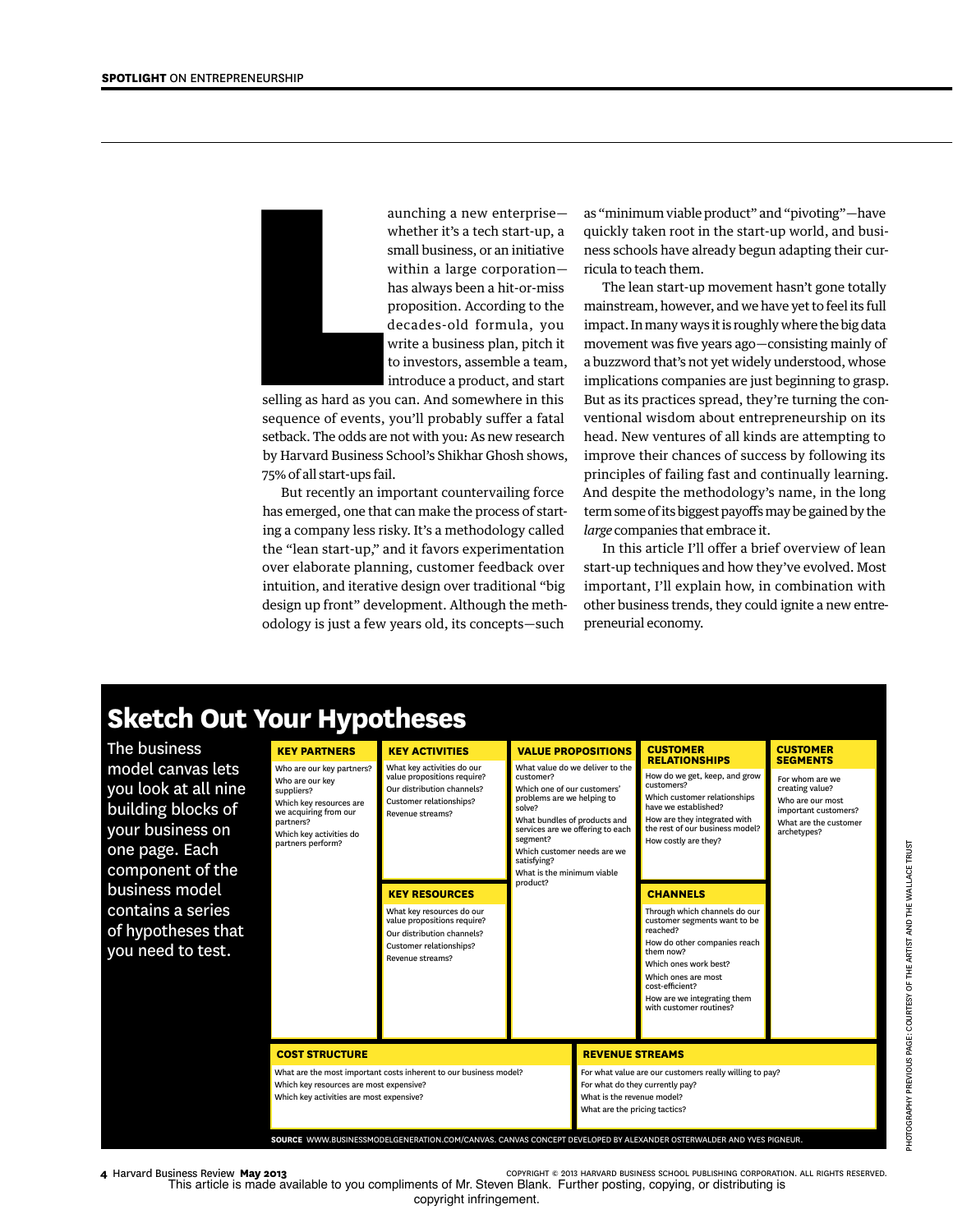#### **Idea in Brief**

Over the past few years, a new methodology for launching companies, called the "lean start-up," has begun to replace the old regimen.

Instead of executing business plans, operating in stealth mode, and releasing fully functional prototypes, young ventures are testing hypotheses, gathering early and frequent customer feedback, and showing "minimum viable products" to prospects. This new process recognizes that searching for a business model (which is the primary task facing a startup) is entirely different from executing against that model (which is what established firms do).

Recently, business schools have begun to teach the methodology, which can also be learned at events such as Startup Weekend. Over time, lean start-up techniques could reduce the failure rate of new ventures and, in combination

with other trends taking hold in the business world, launch a new, more entrepreneurial economy.

#### **The Fallacy of the Perfect Business Plan**

According to conventional wisdom, the first thing every founder must do is create a business plan—a static document that describes the size of an opportunity, the problem to be solved, and the solution that the new venture will provide. Typically it includes a five-year forecast for income, profits, and cash flow. A business plan is essentially a research exercise written in isolation at a desk before an entrepreneur has even begun to build a product. The assumption is that it's possible to figure out most of the unknowns of a business in advance, before you raise money and actually execute the idea.

Once an entrepreneur with a convincing business plan obtains money from investors, he or she begins developing the product in a similarly insular fashion. Developers invest thousands of man-hours to get it ready for launch, with little if any customer input. Only after building and launching the product does the venture get substantial feedback from customers—when the sales force attempts to sell it. And too often, after months or even years of development, entrepreneurs learn the hard way that customers do not need or want most of the product's features.

After decades of watching thousands of start-ups follow this standard regimen, we've now learned at least three things:

1. Business plans rarely survive first contact with customers. As the boxer Mike Tyson once said about his opponents' prefight strategies: "Everybody has a plan until they get punched in the mouth."

2. No one besides venture capitalists and the late Soviet Union requires five-year plans to forecast complete unknowns. These plans are generally fiction, and dreaming them up is almost always a waste of time.

3. Start-ups are not smaller versions of large companies. They do not unfold in accordance with master plans. The ones that ultimately succeed go quickly from failure to failure, all the while adapting, iterating on, and improving their initial ideas as they continually learn from customers.

One of the critical differences is that while existing companies execute a business model, start-ups look for one. This distinction is at the heart of the lean start-up approach. It shapes the lean definition of a start-up: a temporary organization designed to search for a repeatable and scalable business model.

The lean method has three key principles:

First, rather than engaging in months of planning and research, entrepreneurs accept that all they have on day one is a series of untested hypotheses—basically, good guesses. So instead of writing an intricate business plan, founders summarize their hypotheses in a framework called a business model canvas. Essentially, this is a diagram of how a company creates value for itself and its customers. (See the exhibit "Sketch Out Your Hypotheses.")

Second, lean start-ups use a "get out of the building" approach called customer development to test their hypotheses. They go out and ask potential users, purchasers, and partners for feedback on all elements of the business model, including product features, pricing, distribution channels, and affordable customer acquisition strategies. The emphasis is on nimbleness and speed: New ventures rapidly assemble minimum viable products and immediately elicit customer feedback. Then, using customers' input to revise their assumptions, they start the cycle over again, testing redesigned offerings and making further small adjustments (iterations) or more substantive ones (pivots) to ideas that aren't working. (See the exhibit "Listen to Customers.")

Third, lean start-ups practice something called agile development, which originated in the software industry. Agile development works hand-in-hand with customer development. Unlike typical year-

**May 2013** Harvard Business Review **5**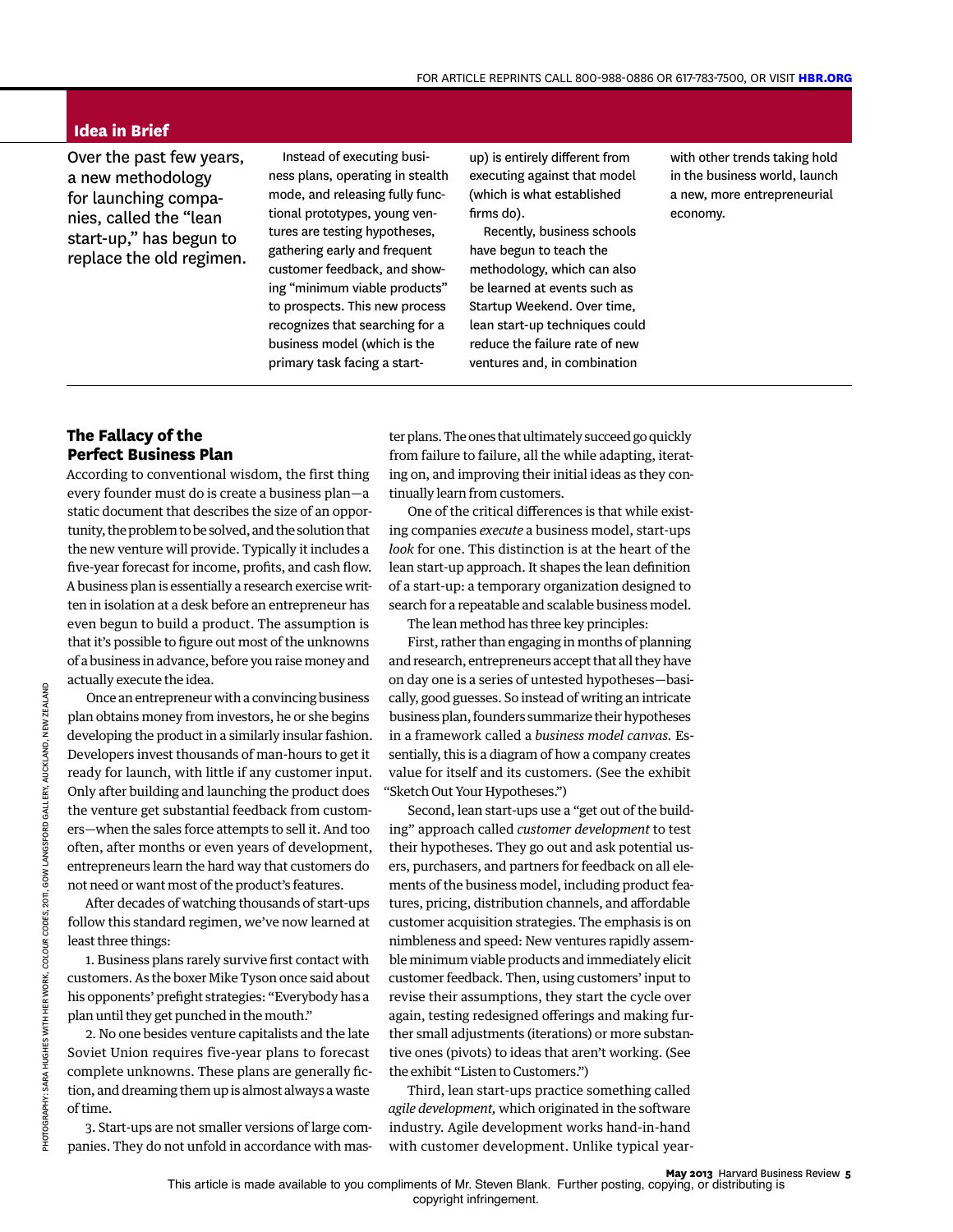long product development cycles that presuppose knowledge of customers' problems and product needs, agile development eliminates wasted time and resources by developing the product iteratively and incrementally. It's the process by which startups create the minimum viable products they test. (See the exhibit "Quick, Responsive Development.")

When Jorge Heraud and Lee Redden started Blue River Technology, they were students in my class at Stanford. They had a vision of building robotic lawn mowers for commercial spaces. After talking to over 100 customers in 10 weeks, they learned their initial customer target—golf courses didn't value their solution. But then they began to talk to farmers and found a huge demand for an automated way to kill weeds without chemicals. Filling it became their new product focus, and within 10 weeks Blue River had built and tested a proto-

### **Listen to Customers**

During customer development, a start-up searches for a business model that works. If customer feedback reveals that its business hypotheses are wrong, it either revises them or "pivots" to new hypotheses. Once a model is proven, the start-up starts executing, building a formal organization. Each stage of customer development is iterative: A start-up will probably fail several times before finding the right approach.



type. Nine months later the start-up had obtained more than \$3 million in venture funding. The team expected to have a commercial product ready just nine months after that.

#### **Stealth Mode's Declining Popularity**

Lean methods are changing the language start-ups use to describe their work. During the dot-com boom, start-ups often operated in "stealth mode" (to avoid alerting potential competitors to a market opportunity), exposing prototypes to customers only during highly orchestrated "beta" tests. The lean start-up methodology makes those concepts obsolete because it holds that in most industries customer feedback matters more than secrecy and that constant feedback yields better results than cadenced unveilings.

Those two fundamental precepts crystallized for me during my career as an entrepreneur. (I've been involved with eight high-tech start-ups, as either a founder or an early employee.) When I shifted into teaching, a decade ago, I came up with the formula for customer development described earlier. By 2003 I was outlining this process in a course at the Haas School of Business at the University of California at Berkeley.

In 2004, I invested in a start-up founded by Eric Ries and Will Harvey and, as a condition of my investment, insisted that they take my course. Eric quickly recognized that waterfall development, the tech industry's traditional, linear product development approach, should be replaced by iterative agile techniques. He also saw similarities between this emerging set of start-up disciplines and the Toyota Production System, which had become known as "lean manufacturing." Eric dubbed the combination of customer development and agile practices the "lean start-up."

The tools were popularized by a series of successful books. In 2003, I wrote The Four Steps to the Epiphany, articulating for the first time that startups were not smaller versions of large companies and laying out the customer development process in detail. In 2010, Alexander Osterwalder and Yves Pigneur gave entrepreneurs the standard framework for business model canvases in Business Model Generation. In 2011 Eric published an overview in The Lean Startup. And in 2012 Bob Dorf and I summarized what we'd learned about lean techniques in a step-by-step handbook called The Startup Owner's Manual.

**6** Harvard Business Review **May 2013**

This article is made available to you compliments of Mr. Steven Blank. Further posting, copying, or distributing is copyright infringement.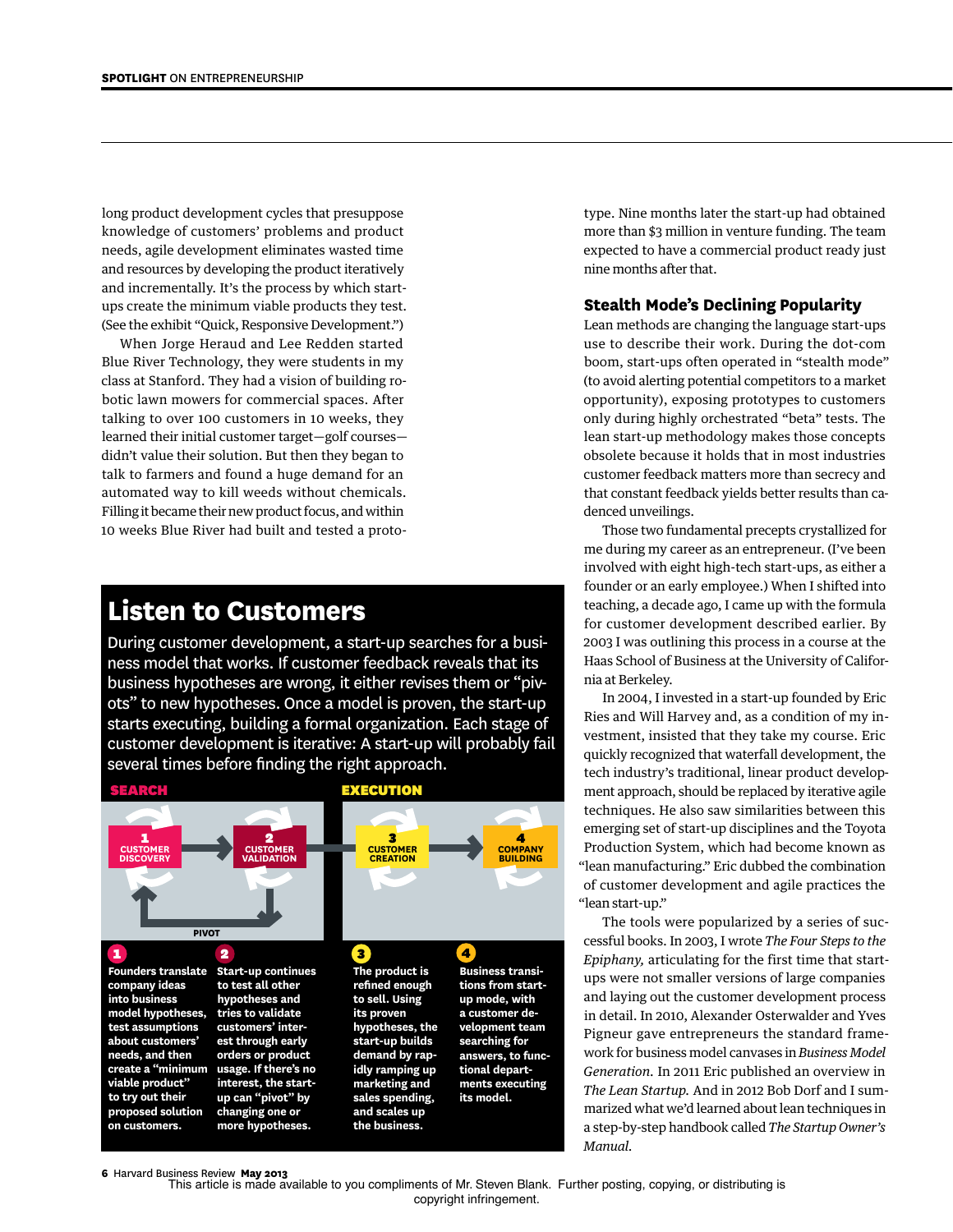## **What Lean Start-Ups Do Differently**

The founders of lean start-ups don't begin with a business plan; they begin with the search for a business model. Only after quick rounds of experimentation and feedback reveal a model that works do lean founders focus on execution.

The lean start-up method is now being taught at more than 25 universities and through a popular online course at Udacity.com. In addition, in almost every city around world, you'll find organizations like Startup Weekend introducing the lean method to hundreds of prospective entrepreneurs at a time. At such gatherings a roomful of start-up teams can cycle through half a dozen potential product ideas in a matter of hours. Although it sounds incredible to people who haven't been to one, at these events some businesses are formed on a Friday evening and are generating actual revenue by Sunday afternoon.

#### **Creating an Entrepreneurial, Innovation-Based Economy**

While some adherents claim that the lean process can make individual start-ups more successful, I believe that claim is too grandiose. Success is predicated on too many factors for one methodology to guarantee that any single start-up will be a winner. But on the basis of what I've seen at hundreds of start-ups, at programs that teach lean principles, and at established companies that practice them, I can make a more important claim: Using lean methods across a portfolio of start-ups will result in fewer failures than using traditional methods.

A lower start-up failure rate could have profound economic consequences. Today the forces of disruption, globalization, and regulation are buffeting the economies of every country. Established industries are rapidly shedding jobs, many of which will never return. Employment growth in the 21st century will have to come from new ventures, so we all have a vested interest in fostering an environment that helps them succeed, grow, and hire more workers. The creation of an innovation economy that's driven by the rapid expansion of start-ups has never been more imperative.

In the past, growth in the number of start-ups was constrained by five factors in addition to the failure rate:

1. The high cost of getting the first customer and the even higher cost of getting the product wrong.

2. Long technology development cycles.

3. The limited number of people with an appetite for the risks inherent in founding or working at a start-up.

4. The structure of the venture capital industry, in which a small number of firms each needed to invest big sums in a handful of start-ups to have a chance at significant returns.



5. The concentration of real expertise in how to build start-ups, which in the United States was mostly found in pockets on the East and West coasts. (This is less an issue in Europe and other parts of the world, but even overseas there are geographic entrepreneurial hot spots.)

The lean approach reduces the first two constraints by helping new ventures launch products that customers actually want, far more quickly and cheaply than traditional methods, and the third by making start-ups less risky. And it has emerged at a time when other business and technology trends are likewise breaking down the barriers to start-up formation. The combination of all these forces is altering the entrepreneurial landscape.

copyright infringement.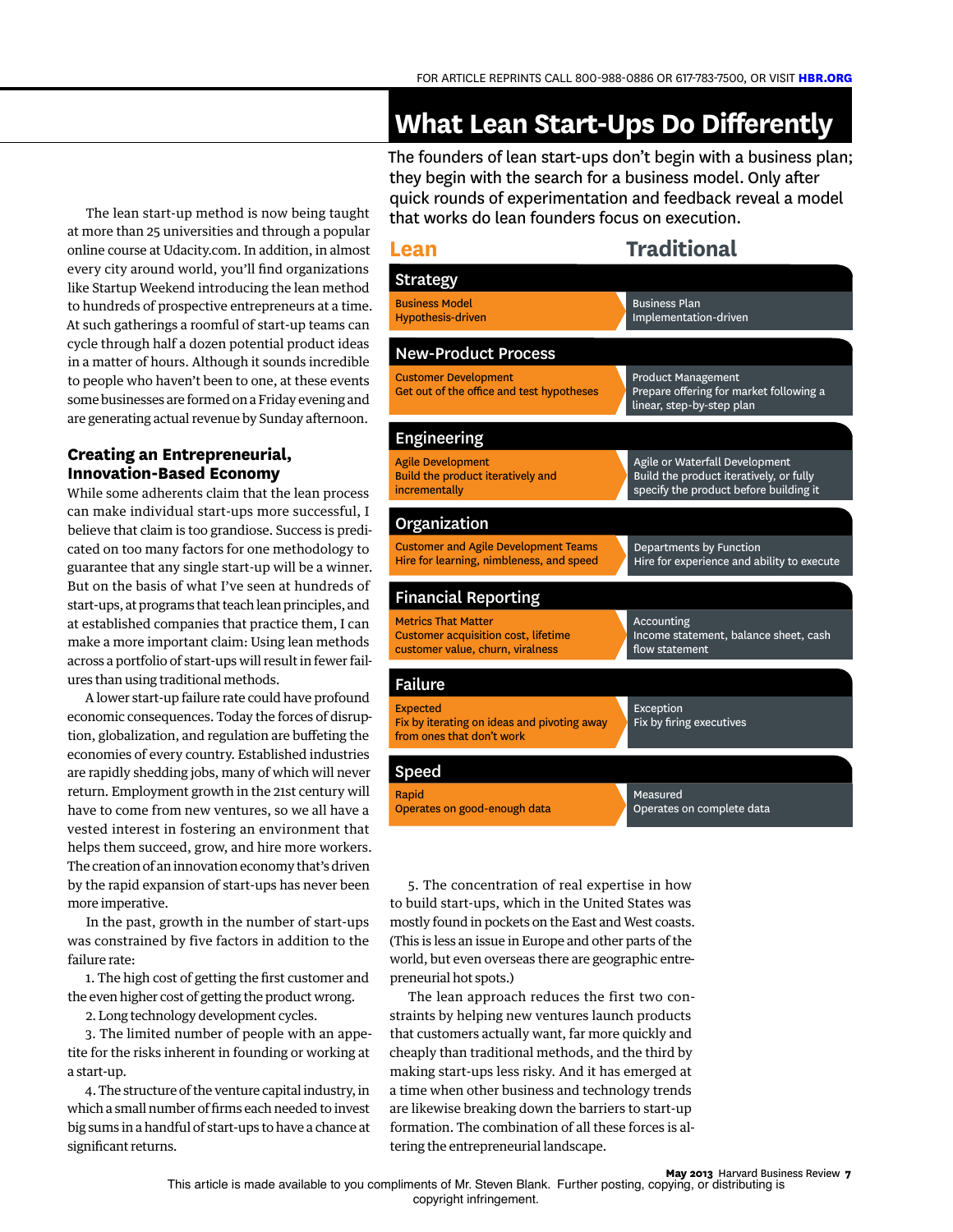Today open source software, like GitHub, and cloud services, such as Amazon Web Services, have slashed the cost of software development from millions of dollars to thousands. Hardware start-ups no longer have to build their own factories, since offshore manufacturers are so easily accessible. Indeed, it's become quite common to see young tech companies that practice the lean start-up methodology offer software products that are simply "bits" delivered over the web or hardware that's built in China within weeks of being formed. Consider Roominate, a start-up designed to inspire girls' confidence and interest in science, technology, engineering, and math. Once its founders had finished testing and iterating on the design of their wired dollhouse kit,

Street small businesses that make up the bulk of the economy. If the entire universe of small business embraced them, I strongly suspect it would increase growth and efficiency, and have a direct and immediate impact on GDP and employment.

There are signs that this may in fact happen. In 2011 the U.S. National Science Foundation began using lean methods to commercialize basic science research in a program called the Innovation Corps. Eleven universities now teach the methods to hundreds of teams of senior research scientists across the United States.

MBA programs are adopting these techniques, too. For years they taught students to apply largecompany approaches—such as accounting methods

Lean start-up practices aren't just for young tech ventures. Large companies, such as GE and Intuit, have begun to implement them.

> they sent the specs off to a contract manufacturer in China. Three weeks later the first products arrived.

Another important trend is the decentralization of access to financing. Venture capital used to be a tight club of formal firms clustered near Silicon Valley, Boston, and New York. In today's entrepreneurial ecosystem, new super angel funds, smaller than the traditional hundred-million-dollar-sized VC fund, can make early-stage investments. Worldwide, hundreds of accelerators, like Y Combinator and TechStars, have begun to formalize seed investments. And crowdsourcing sites like Kickstarter provide another, more democratic method of financing start-ups.

The instantaneous availability of information is also a boon to today's new ventures. Before the internet, new company founders got advice only as often as they could have coffee with experienced investors or entrepreneurs. Today the biggest challenge is sorting through the overwhelming amount of start-up advice they get. The lean concepts provide a framework that helps you differentiate the good from the bad.

Lean start-up techniques were initially designed to create fast-growing tech ventures. But I believe the concepts are equally valid for creating the Main

for tracking revenue and cash flow, and organizational theories about managing—to start-ups. Yet start-ups face completely different issues. Now business schools are realizing that new ventures need their own management tools.

As business schools embrace the distinction between management execution and searching for a business model, they're abandoning the business plan as the template for entrepreneurial education. And the business plan competitions that have been a celebrated part of the MBA experience for over a decade are being replaced by business model competitions. (Harvard Business School became the latest to make this switch, in 2012.) Stanford, Harvard, Berkeley, and Columbia are leading the charge and embracing the lean start-up curriculum. My Lean LaunchPad course for educators is now training over 250 college and university instructors a year.

#### **A New Strategy for the 21st-Century Corporation**

It's already becoming clear that lean start-up practices are not just for young tech ventures.

Corporations have spent the past 20 years increasing their efficiency by driving down costs. But simply focusing on improving existing business

copyright infringement.